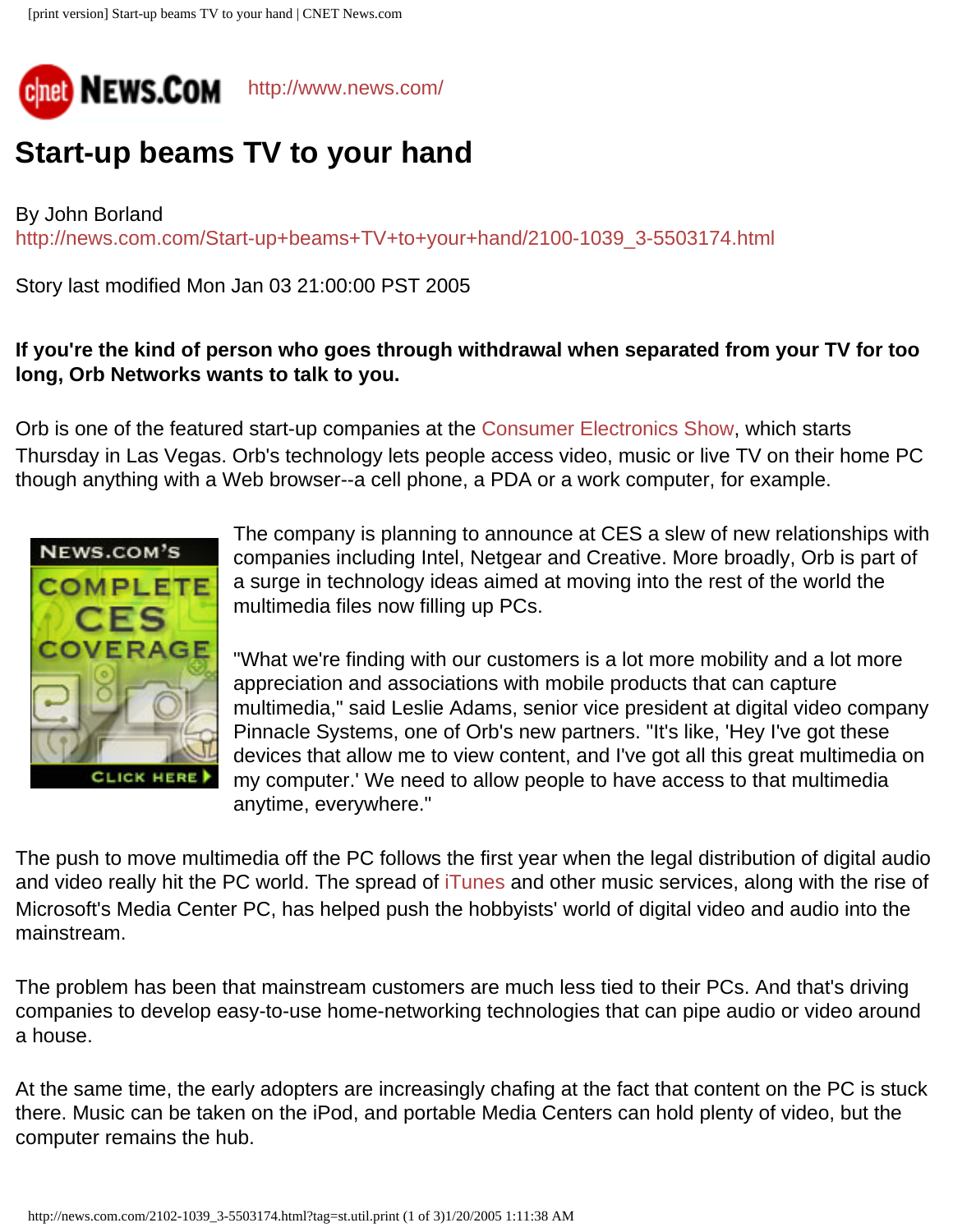## **Any kind of connection**

Orb's initial service addresses that issue by allowing anyone with almost any kind of Net connection to tap into the media on a home PC. It requires the installation of software at home, but once up and running, a customer can log in through a cell phone and listen to a whole music collection, or if there's a TV card in the computer, even watch live TV.

The system adjusts quality on the fly, so that the audio or video is appropriate for a color PDA screen or a broadband-connected PC, for example.

"It's a different use paradigm," Orb Chief Executive Officer James Behrens said. "This is going to change the way people view, access and display content."



A handful of other companies are also aimed at letting multimedia content spread.

A promising new peer-to-peer company called [Grouper](http://dw.com.com/redir?destUrl=http%3A%2F%2Fwww.grouper.com%2F&siteId=3&oId=/iTunes+hits+200+million+download+mark/2100-1027_3-5494390.html&ontId=1035&lop=nl.ex) lets small groups of people watch one other's videos, stream one other's music without making copies, or look at the photos on one other's hard drives. And in December, Yahoo bought a start-up called Wuf, which aims to let people use their mobile phones to watch multimedia content.

Orb is in the midst of a flurry of deals, which executives say will ultimately let other companies, ranging from device makers to broadband Internet service providers, bundle its services with their own products. For now, it's available through the company for \$9.99 a month.

Orb is also working on a version of the technology that can be embedded in cable TV set-top boxes, so people can remotely tap directly into the TV without a PC. That remote access could potentially change the way TV networks have traditionally handled local broadcasts.

"It raises all kinds of questions for content companies," said Jupiter Research Michael Gartenberg. "Imagine if you're in Los Angeles and you want to watch the Yankee game through your cable at home. No one's ever dealt with these issues because no one's ever had to."